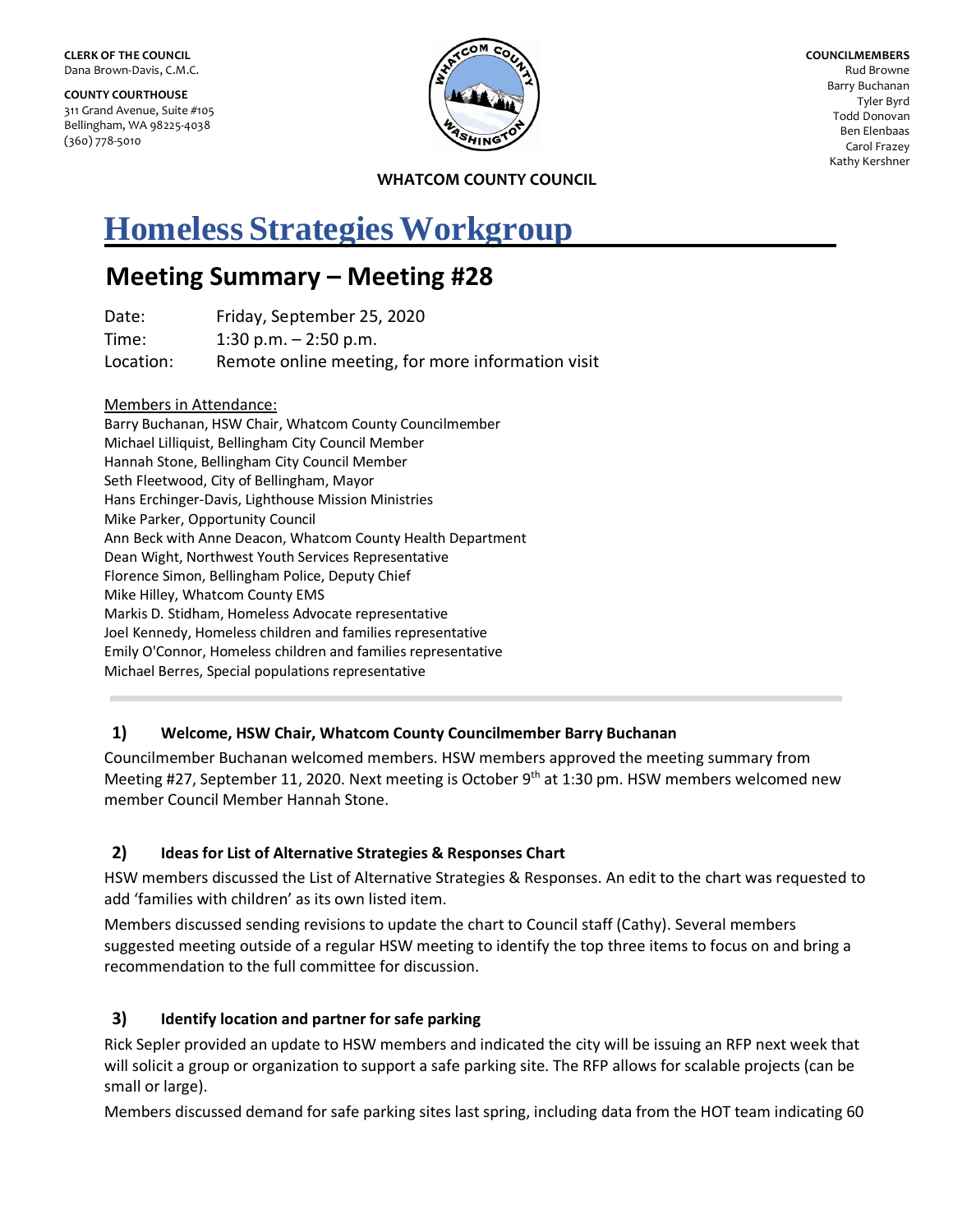people living in vehicles.

Additional survey information collected through HomesNow indicates 1 to 2 people per week over the summer were moving into their cars

# **4) Year-round sheltering for families, Emily O'Connor**

Emily O'Conner updated HSW members about the work of a small group of HSW members to brainstorm innovative ideas for family shelter options. The current efforts include:

- A data request was sent to the Opportunity Council's Homeless Services Center to understand potential needs of families, including:
	- o how much is spent on motel stays for families
	- o average length of stay in motels
	- o where families go after leaving motels

Members discussed ideas for next steps, such as:

- HSW members making a recommendation to the Council or Executive's office for funding for families with kids for the coming winter,
- HSW adopting priorities for a trauma-informed response (ACE scores of 8 can be a predictor of future homelessness, and can service interventions be trauma-informed to reduce ACE score and create better future outcomes for children).
- Review housing data chart provided by the County Health Department staff (Christopher D'Onofrio) showing all the housing resources.
- Providing a year-round shelter and options for moving youth out of shelters.
	- o Idea to create a subcommittee to discuss alternatives for shelter and other options for youth
- Providing family shelters in government building, such as the Girard Street building or State Street building.
	- o Feasibility of that is unknown at this time, because the County facilities department is looking at several building expansions at Northwest annex and does not know yet how departments will be relocated.
	- o Councilmember Buchanan offered to review the facilities plan and report back to the group.
	- o Anne Deacon indicated that the state street building is on a future Council agenda, but there is currently no option for transferring Health Dept staff out of the Girard Street building.
	- o Markis Stidham indicated the Northwest Annex site has a field which would work for a tiny home village and add a playground. There could be camps for different populations.
- HSW members discussed a distinction for youth as separate from children and families. Unaccompanied minors is one category. Families with children are a different category
- Members also acknowledged the priority to address medically fragile populations during the pandemic.

#### **5) Winter Shelter – temporary and emergency**

Ann Beck reached out to NWYS to discuss Emergency Solutions Grant (COVID-19 funding) and how they can focus on special populations. There is nothing specific to share with members at this time as they are still working through details.